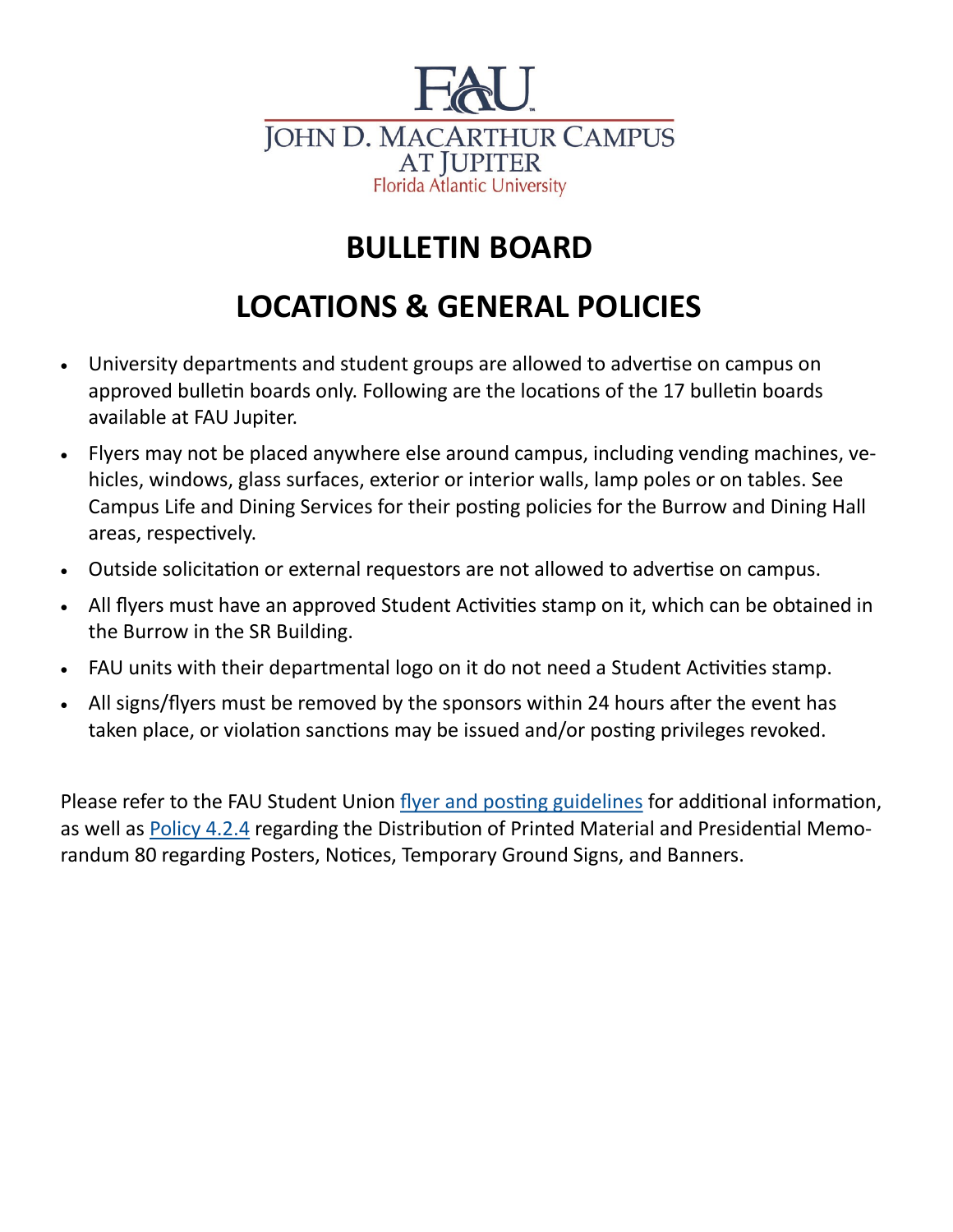MC-01 Honors College

(3 bulletin boards)



继

MC-02 Administration Building—1st Floor

(3 bulletin boards)

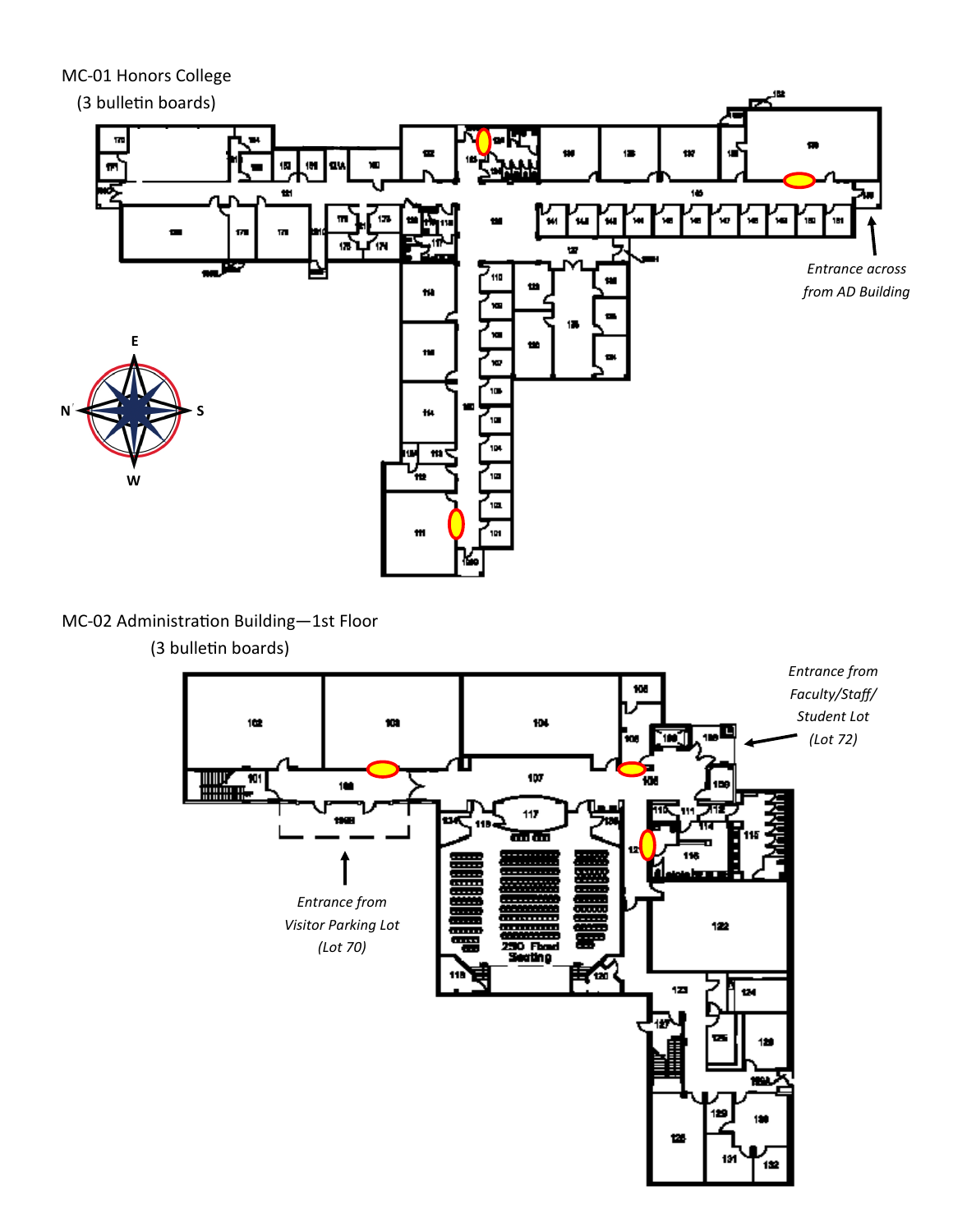MC-02 Administration Building—2nd Floor